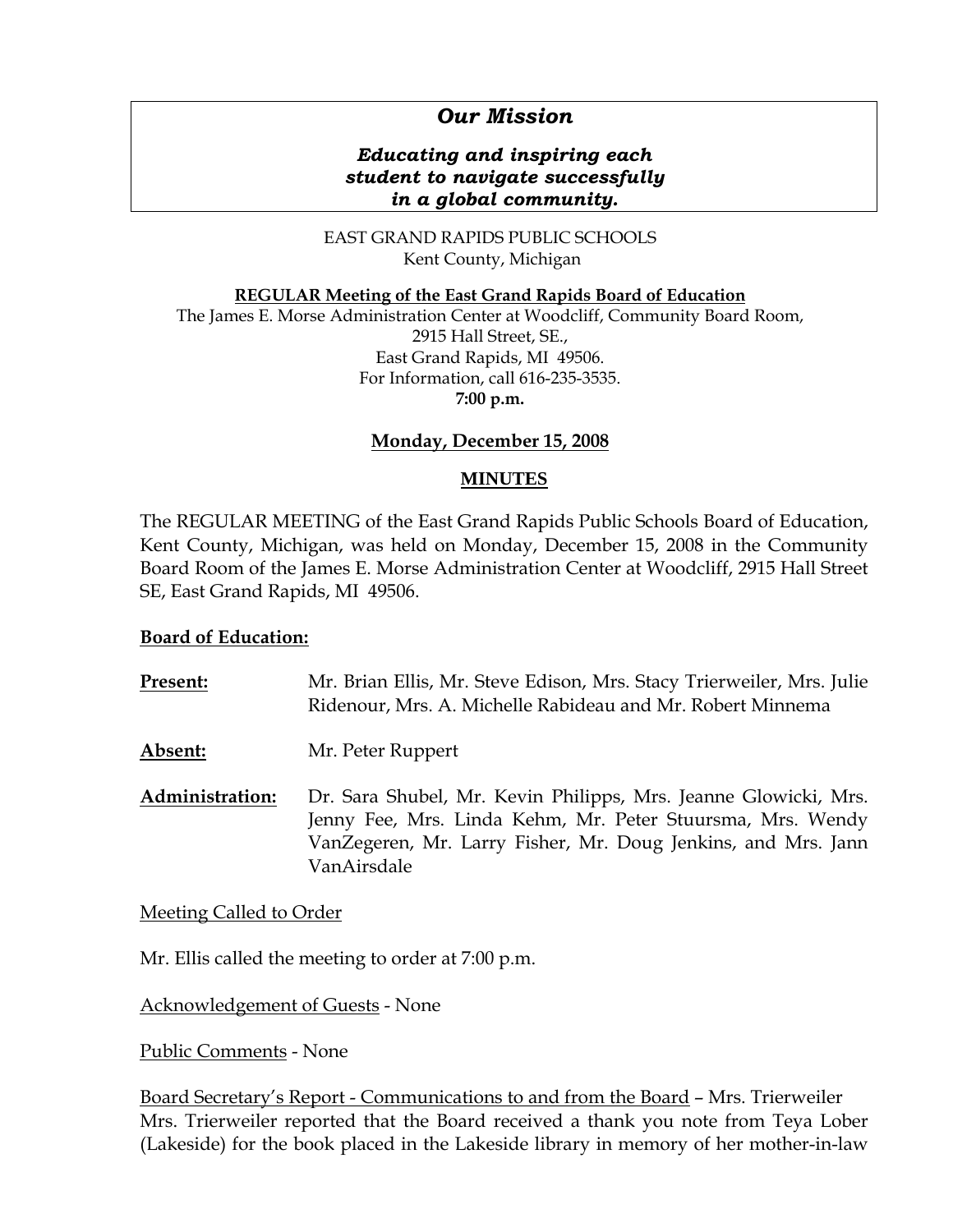REGULAR BOARD MEETING December 15, 2008 Page 2

and a thank you note from Mary K. Weadock (Breton Downs Special Ed. Para-educator) for the book placed in Breton Downs library in memory of her brother.

# High School Student Council President's Report – Mr. Sam Wohns

Mr. Wohns stated the annual community food drive went very well. The drive collected 340 bags of food which allowed the Student Council to provide food for 60 families. He also noted that they collected close to \$1,000 which was used to buy fresh food. The annual blood drive is coming up at the end of January. The Student Council is working with Kerri Gibson of Food Service to create a Food Service Advisory Committee which will give ideas and suggestions to Food Service.

# EGREA President's Report – Mrs. Shelly Schram

Mrs. Schram thanked the Administration and Board for attending the annual holiday party. She noted that teachers are excited to have a couple weeks off to get rested and refreshed.

### Recognition of:

Randi Brown 2008 Division 3 State Champion Girls Diving – Mrs. Jenny Fee, Dr. Sara Shubel and Mrs. Michelle Rabideau

2008 Division 3 Football State Championship Team – Dr. Sara Shubel, Mr. Peter Stuursma, Mrs. Jenny Fee, Dr. Sara Shubel and Mrs. Michelle Rabideau

Captains here to represent Chris Blair, Joe Glendenning and Robert Bell

Joe Glendenning – Gatorade 2008 Football Player of the Year in Michigan – Mr. Peter Stuursma, Dr. Sara Shubel and Mrs. Julie Ridenour

J. Peter Stuursma – Coach of the Year – Football – Mrs. Jenny Fee, Dr. Sara Shubel and Mrs. Julie Ridenour

Janice Yates – Michigan's Teacher of the Year for Civics Education – Mrs. Jenny Fee, Dr. Sara Shubel and Mr. Brian Ellis

All of the above individuals and groups were presented with certificates of recognition from the Board of Education.

### *Presentation:*

Food Service – Introduction of Kerri Gibson – Mr. Kevin Philipps

Mr. Philipps introduced Kerri Gibson, the new Food Service Director for the district. Kerri previously worked for Forest Hills PS Food Service and has hit the ground running.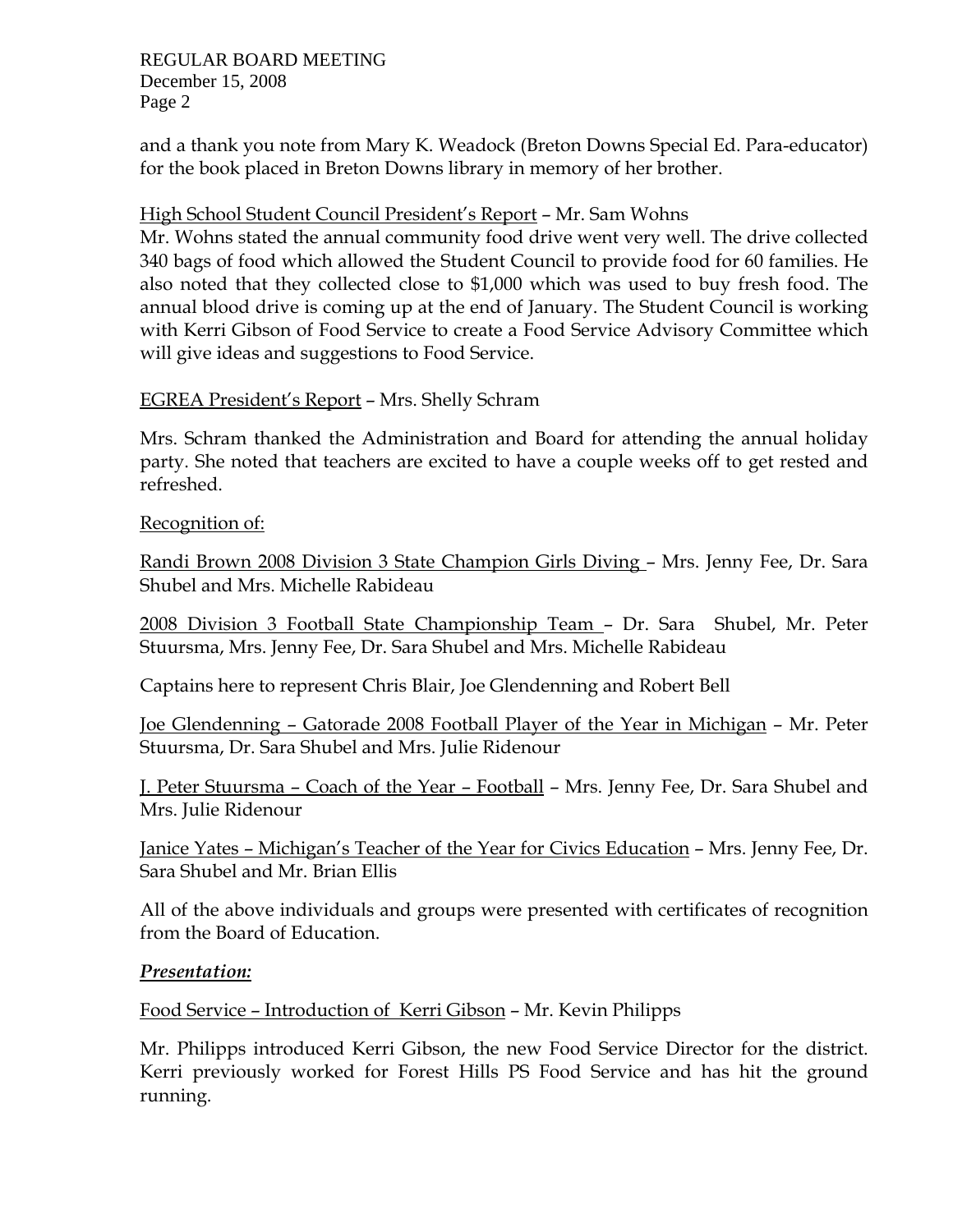REGULAR BOARD MEETING December 15, 2008 Page 3

Facilities Update – Mr. Steve Edison

Mr. Edison reported that construction is now moving inside. The bleachers are down and an electrical switchover (relocation of transformers) will take place during the holiday break. He noted that the field turf design for Memorial Field will be lined for football and boys lacrosse. It has been discussed to have the words "Memorial Field" put into the turf on both the home and visitor sides of the field, to remind the community of those who gave their lives in various wars. There were comments and discussion by the Board on the field color and also the words "Memorial Field" being added into the turf.

Michigan Merit Curriculum (Enclosure #10) – Ms. Jeanne Glowicki, Mrs. Jenny Fee, Mr. Larry Fisher, Mr. Peter Stuursma, Mrs. Jann VanAirsdale and Mr. Doug Jenkins

Ms. Glowicki and the committee presented an overview of the MMC. The Committee will request approval of the MMC curriculum from the Board in the next couple of months. Mrs. Fee reviewed the background and rationale of MMC, and gave a brief overview of graduation requirements. In looking at current East Grand Rapids Public School students, she noted that approximately 85% already meet or exceed the MMC requirements. She discussed the effects of the MMC on East Grand Rapids – supporting students who will struggle, defining levels of proficiency for earning credit and accommodating new avenues through which students can earn credit. Personal curriculum was discussed. The committee will bring recommendations to the Board in January/February and the Board will be asked to give final approval in February/March. Once approval has been given then Board policy changes will also have to be made.

Mr. Edison left the meeting to attend another function at 7:34 p.m.

### *Action Items - Consent Agenda:*

- Background: In order to save time during the meeting, we are using a Consent Agenda. Items in the Consent Agenda include those that are routine or have been previously discussed by the Board of Education. Any Board Member may request to have any item removed for a separate discussion and vote.
- Recommendation: Motion to approve the Consent Agenda Numbers 11 through 14.
- 11. Approval of Minutes of REGULAR MEETING of 11/17/08 (Enclosure #11)
- 12. Approval of Minutes of SPECIAL MEETING of 11/20/08 (Enclosure #12)
- 13. Approval of Minutes of SPECIAL MEETING of 12/08/08 (Enclosure #13)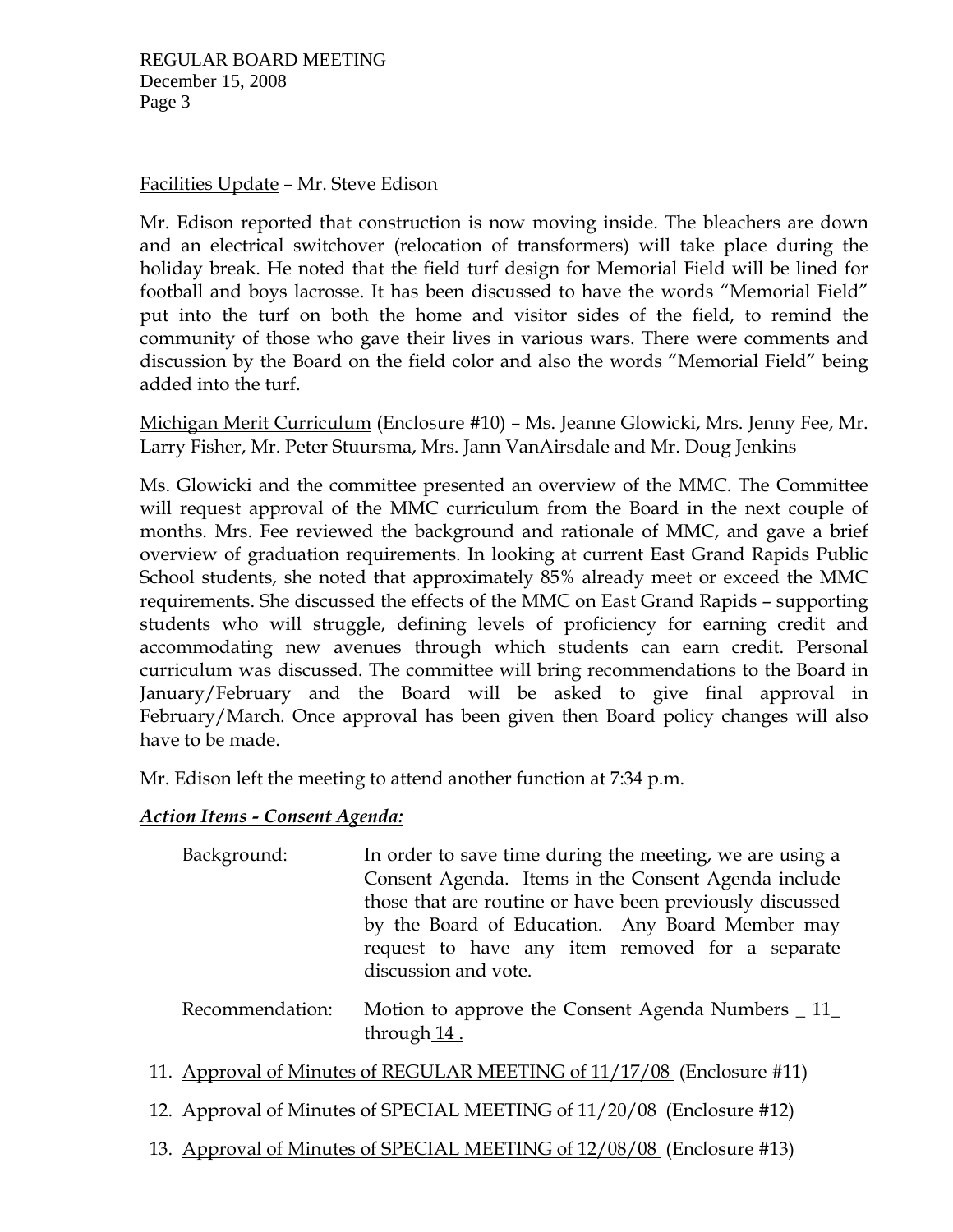# 14. Approval of November Payment of Bills (Enclosure #14)

Mrs. Ridenour moved to approve consent agenda items 11-14. Mrs. Trierweiler seconded the motion. Motion passed 5-0.

# *Other Action Items:*

# 2008-2009 Budget Amendment (Enclosure #15)

Each fall, the Board Finance Committee recommends a Budget Amendment to the Board of Education. The Finance Committee has reviewed the proposed amendment. Mr. Philipps reviewed the budget presented in June and the changes in revenues and expenses since June which have affected the budget and the school funding out of Lansing. He also gave a brief glimpse into the 2009-10 budget including state funding, legislative issues, health insurance and the retirement system.

Mrs. Ridenour moved to approve the amendment for the 2008-09 budget as listed in Enclosure #15. Mrs. Rabideau seconded the motion. Motion passed 5-0.

Acceptance of Grants from the East Grand Rapids Schools Foundation (Enclosure #16)

The East Grand Rapids Schools Foundation awarded the fall Mini Grants and Grants at the November 2008 Foundation meeting.

Mrs. Trierweiler moved to accept the grants as listed in Enclosure #16 totaling \$20,864.49 and to thank the East Grand Rapids Schools Foundation for its support of the East Grand Rapids Public Schools. Mr. Minnema seconded the motion. Motion passed 5-0.

### Administrative Reports

### Superintendent

Strategic Planning Next Steps – Dr. Shubel gave a brief overview of the Strategic Planning process. She then outlined the goals and processes of the plan. She indicated more comprehensive information will be forthcoming sometime in February of 2009.

All-Staff Holiday Breakfast – December 17, 2008 – This breakfast will be at the High School cafeteria and Board and Administrators will be serving staff.

US News & World Report – EGR High School – Silver Medalist – Dr. Shubel stated that East Grand Rapids High School once again received a silver medalist award, the second year in a row. She congratulated staff on this accomplishment and noted that the staff from the elementary, middle school, and high school have all contributed to the success of our students.

### Assistant Superintendent for Business